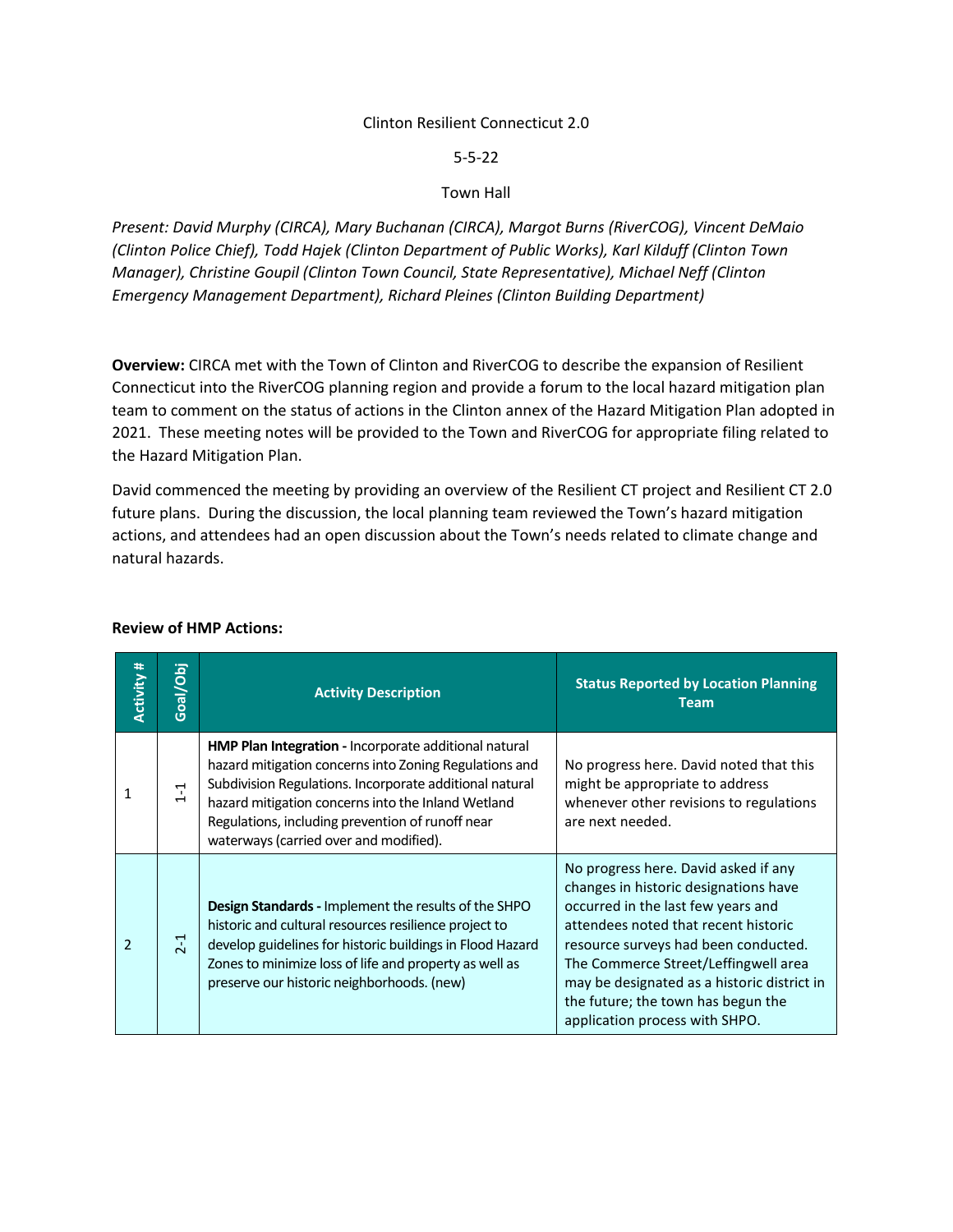| <b>Activity#</b> | Goal/Obj   | <b>Activity Description</b>                                                                                                                                                                                                                                                                                                                                                                                                                                                                                                                                                                                       | <b>Status Reported by Location Planning</b><br><b>Team</b>                                                                                                                                                                                                                                                                                                                                                  |
|------------------|------------|-------------------------------------------------------------------------------------------------------------------------------------------------------------------------------------------------------------------------------------------------------------------------------------------------------------------------------------------------------------------------------------------------------------------------------------------------------------------------------------------------------------------------------------------------------------------------------------------------------------------|-------------------------------------------------------------------------------------------------------------------------------------------------------------------------------------------------------------------------------------------------------------------------------------------------------------------------------------------------------------------------------------------------------------|
| 3                | $1-1, 3-1$ | Flood Zone and Sea Level Rise Study - Town<br>Council (TC) should establish an ad-hoc committee<br>to research medium and long-range impacts to<br>coastal areas from SLR, to investigate possible<br>mitigation actions and to assess legal, financial and<br>policy implications. Work with The Nature<br>Conservancy (TNC), DEEP, educational institutions,<br>and state federal agencies to study impacts of sea<br>level rise on (SLR) coastal flooding in Clinton.<br>Update flood zone study for the town to<br>incorporate SLR mapping study to evaluate coastal<br>flooding. (carried over and modified) | The committee has not been created. A<br>coastal resiliency study for the town was<br>completed by UConn engineering<br>students and presented to the town<br>recently. This study is being used as<br>groundwork for the Town's participation<br>in the Long Island Sound Futures grant<br>application in coordination with<br>Westbrook and Old Saybrook.                                                 |
| $\overline{4}$   | $3-1$      | Infrastructure Improvements - Develop a priority<br>list for road reconstruction and elevation for routes<br>which experience frequent flooding or are integral<br>to evacuation. Make a consideration for ongoing<br>PW road evaluations. (Carried forward but<br>modified)                                                                                                                                                                                                                                                                                                                                      | This will likely happen after the study<br>referenced in action #3. The town is<br>partnering with DEEP and Ducks<br>Unlimited to seek NFWF funding to<br>increase flood resilience on Beach Park<br>Road by elevating the bridge and<br>increasing the size of the opening; they<br>may also install floodgates. The town<br>may also apply for FEMA grants in the<br>future.                              |
| 5                | $2 - 1$    | <b>Inventory Generators at Essential Facilities.</b><br>Some non-critical facilities are essential for<br>public function during an emergency, such as<br>grocery stores and gas stations. For these<br>essential facilities, inventory which have<br>functional generators. Encourage gas stations<br>and grocery stores without generators to add<br>them. Provide technical assistance and support<br>identifying funding. (New)                                                                                                                                                                               | No additional generators have been<br>added, but existing generators have been<br>kept up to date on maintenance and<br>replacement. The two major grocery<br>stores each have generators: Big Y has a<br>generator that can run the entire store,<br>while Shop Rite has a generator that can<br>run the store at limited capacity. Both of<br>these stores may be in the floodplain - to<br>be confirmed. |
| 6                | $1 - 1$    | Business Recovery Plan. Regional level to develop<br>business recovery plan cooperatively with other region<br>towns and distribute to town businesses. Clinton will<br>support a regional effort, not carry out this task on its<br>own. (Carried over but modified)                                                                                                                                                                                                                                                                                                                                             | The town staff suggested that this would<br>be best addressed at the COG level.<br>Clinton will cooperate with the regional<br>effort.                                                                                                                                                                                                                                                                      |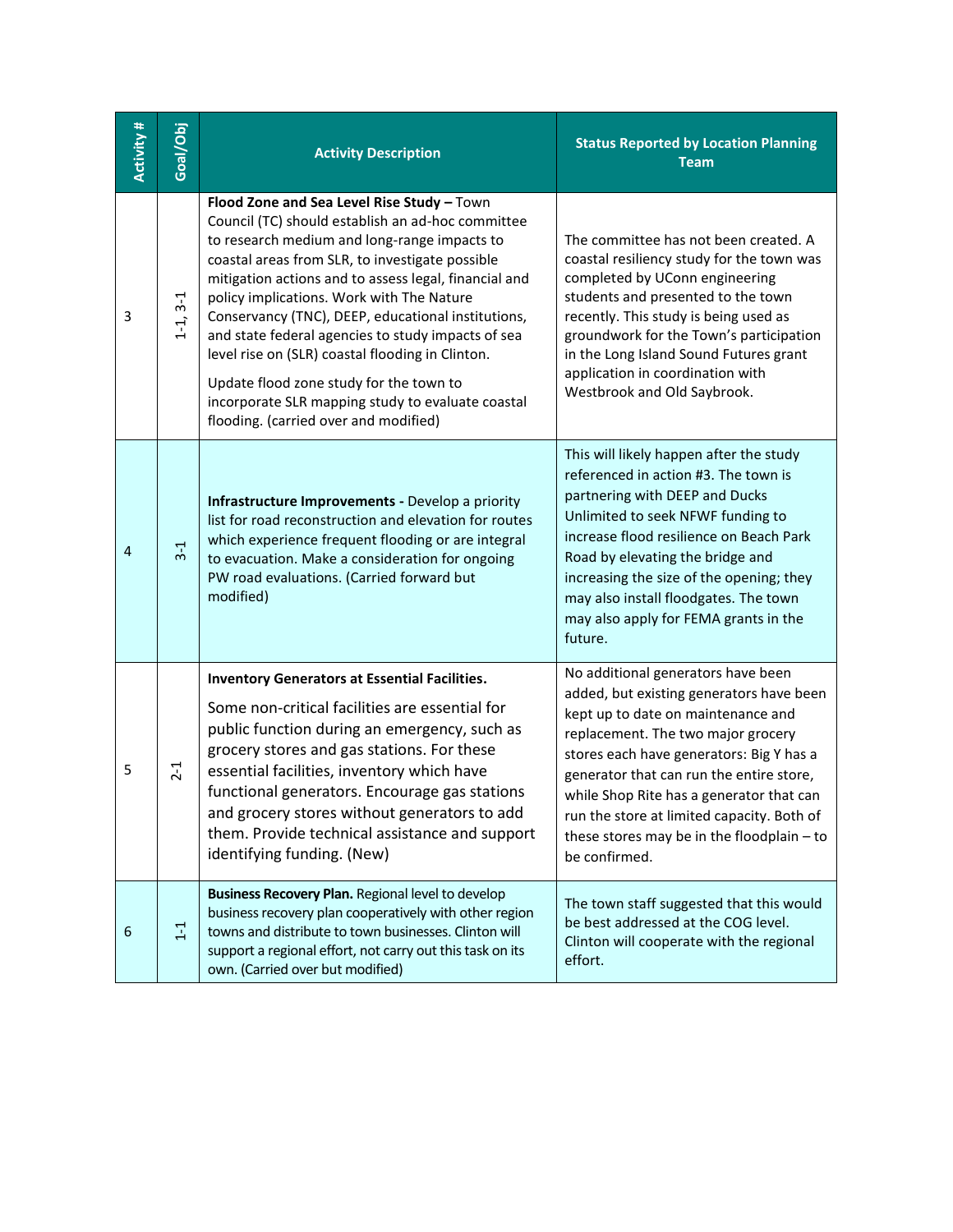| Activity # | Goal/Obj | <b>Activity Description</b>                                                                                                                                                                                                                                                                                                                                                 | <b>Status Reported by Location Planning</b><br><b>Team</b>                                                                                                                                                                                                                                                                                                                                                                                                                                                   |
|------------|----------|-----------------------------------------------------------------------------------------------------------------------------------------------------------------------------------------------------------------------------------------------------------------------------------------------------------------------------------------------------------------------------|--------------------------------------------------------------------------------------------------------------------------------------------------------------------------------------------------------------------------------------------------------------------------------------------------------------------------------------------------------------------------------------------------------------------------------------------------------------------------------------------------------------|
| 7          | $2 - 1$  | Retrofit and expand or construct new Fire Station<br>Clinton is evaluating the future feasibility of its fire<br>station. It needs resilience improvements and<br>expansion. Evaluate the cost effectiveness and<br>feasibility of enhancing the existing facility vs.<br>replacing with a new facility in a safer location.<br>(replacement action)                        | A presentation has been made to the<br>Town Council on the need to replace the<br>fire station with a facility that is outside<br>floodplain boundaries. The new site has<br>not yet been acquired, and preferred<br>sites are not owned by the Town. There<br>will be a significant cost to this project.<br>Another presentation will be made to the<br>Town Council for the benefit of the new<br>council members. The town anticipates a<br>time frame of 5 years for moving forward<br>on this project. |
| 8          | $3-1$    | <b>Local Social Resources.</b><br>Coordinate with Town Human Services,<br><b>Estuary Council of Seniors, and Shoreline Basic</b><br>Needs Task Force to assist with those<br>populations (i.e. elderly, disabled, non-English<br>speakers, who may frequent, reside, or work)<br>in Clinton. (Carried forward but modified)                                                 | A community assistance team (UR<br>Community) consisting of volunteers<br>helps seniors and vulnerable groups with<br>yard work, home tasks, etc. This is not an<br>official Community Emergency Response<br>Team (CERT) but is reportedly adequate<br>for meeting the local need.                                                                                                                                                                                                                           |
| 9          | $1 - 1$  | Possible Open Space Criteria. The Conservation<br>Commission should include possible inundation by<br>future sea level rises to its considerations for<br>preserving open space. Review and update open<br>space plan developed in 2013. Modify to create<br>contiguous space with acquisitions informed by TNC<br>and CIRCA SLR reports. (Carried forward but<br>modified) | There is a local land trust; acquisitions<br>have been driven by whatever is feasible<br>to acquire. Most of the land trust targets<br>for future acquisition are inland rather<br>than coastal. A small number of coastal<br>parcels have been donated, given that<br>they would be difficult to develop.                                                                                                                                                                                                   |
| 10         | 루        | <b>Update Recovery &amp; Reconstruction Plan.</b> Develop a<br>post-disaster recovery and reconstruction plan to re-<br>establish infrastructure and public services, etc.<br>damaged or destroyed by any NH event, including<br>establishment of a "rainy day" fund in case Federal<br>assistance is insufficient or delayed.                                              | The town has an undesignated fund<br>balance. Neighboring towns such as<br>Branford and Guilford have designated<br>funds specifically for coastal resiliency<br>projects (but have not been consistent<br>about funding them), so this is a topic of<br>discussion in Clinton.                                                                                                                                                                                                                              |
| 11         | $3-1$    | <b>Evacuation Routes.</b><br>Identify and sign evacuation routes throughout<br>town to aid public in evacuating. Evacuation routes<br>should follow roads which will not flood during<br>storms. Upgrade current evacuation routes for<br>adequacy. (Carried Forward)                                                                                                       | Some signs have been posted on local<br>roads; state-owned roads are not in the<br>town's remit.                                                                                                                                                                                                                                                                                                                                                                                                             |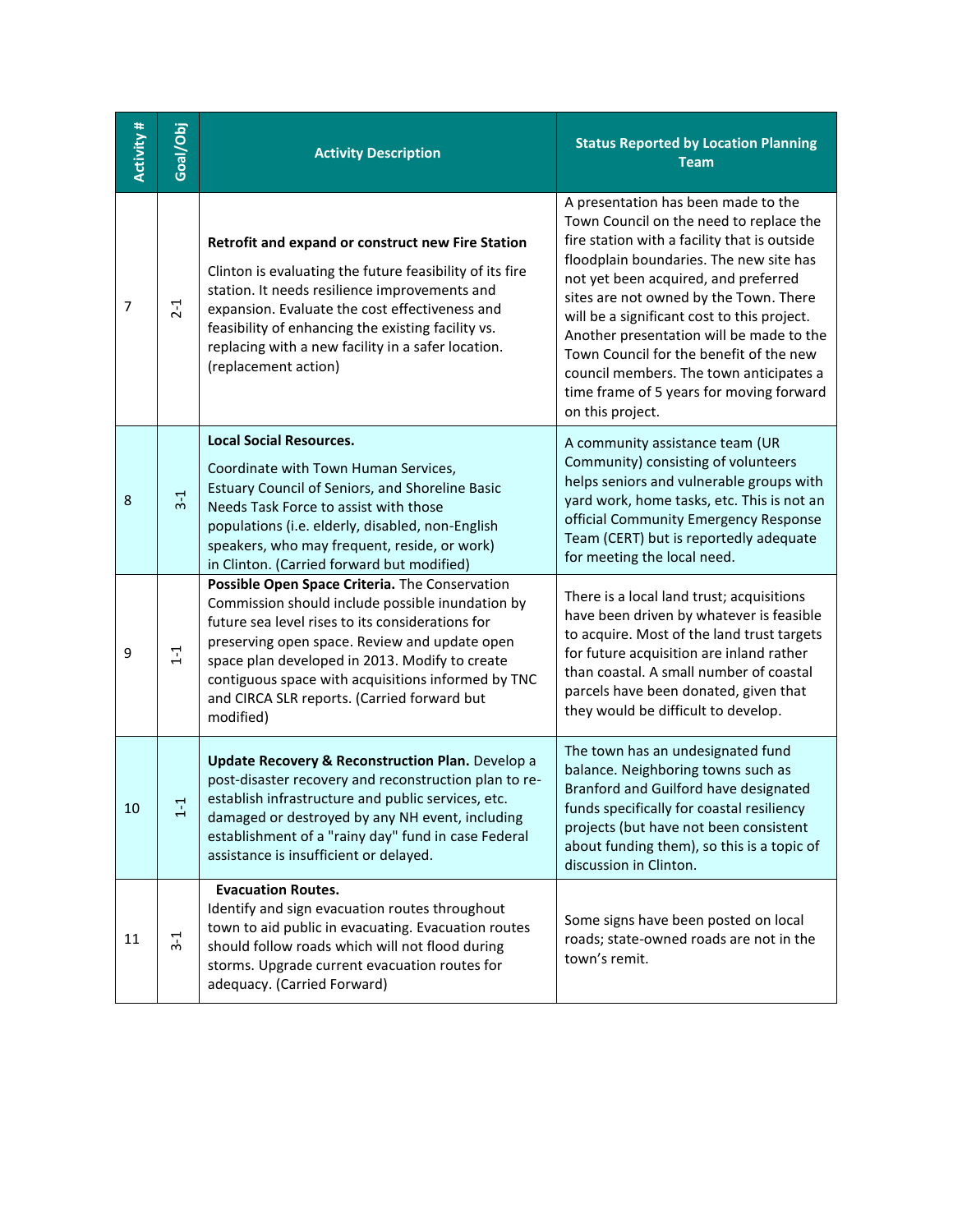| Activity # | Goal/Obj | <b>Activity Description</b>                                                                                                                                                                                                                                                                                                                                                                                                                                             | <b>Status Reported by Location Planning</b><br><b>Team</b>                                                                                                                                                                                                                                                                                                                                                                                                                                                                                                                                                                                                                                                                                                         |
|------------|----------|-------------------------------------------------------------------------------------------------------------------------------------------------------------------------------------------------------------------------------------------------------------------------------------------------------------------------------------------------------------------------------------------------------------------------------------------------------------------------|--------------------------------------------------------------------------------------------------------------------------------------------------------------------------------------------------------------------------------------------------------------------------------------------------------------------------------------------------------------------------------------------------------------------------------------------------------------------------------------------------------------------------------------------------------------------------------------------------------------------------------------------------------------------------------------------------------------------------------------------------------------------|
| 12         | $2 - 1$  | <b>RL and SRL Properties.</b><br>Encourage property owners of repetitive loss and<br>several repetitive loss properties to obtain<br>assistance for hazard mitigation funding from<br>DEEP/FEMA for elevation of structures and repairs<br>where applicable. Provide assistance as needed.<br>(Carried forward but modified)                                                                                                                                            | A fair number of elevations have taken<br>place, either elevating the original<br>structure or demolishing and then<br>replacing at an elevated level; it is not<br>known how many of these are RL<br>properties. Many properties have<br>changed hands in the last few years.<br>There has been pressure on homeowners<br>to make these changes from insurance<br>companies, and in some cases the<br>elevations are needed because<br>Substantial Improvement thresholds are<br>reached. The town has a number of<br>homeowners in floodplains who have not<br>been able to acquire FEMA flood<br>insurance and are interested in other<br>forms of funding. Some of the properties<br>flooded in the rain event of September<br>2018 are believed at high risk. |
| 13         | $2 - 1$  | <b>Road Reconstruction.</b><br>Develop a priority list for road reconstruction and<br>elevation for routes which experience frequent<br>flooding or are integral to evacuation. Build into PW<br>evaluation criteria. (Carried over and modified)                                                                                                                                                                                                                       | This action might be redundant; see<br>action #4.                                                                                                                                                                                                                                                                                                                                                                                                                                                                                                                                                                                                                                                                                                                  |
| 14         | $2-1$    | <b>Upgrade Culverts.</b><br>Evaluate and reconstruct culverts in town to meet<br>100-year storm standards where feasible (carried<br>over and modified)                                                                                                                                                                                                                                                                                                                 | Two bridge projects are complete; a third<br>is underway. All of these have been<br>elevated to allow more water<br>conveyance or higher water elevations.                                                                                                                                                                                                                                                                                                                                                                                                                                                                                                                                                                                                         |
|            |          | <b>Elevate Road and Bridge.</b>                                                                                                                                                                                                                                                                                                                                                                                                                                         |                                                                                                                                                                                                                                                                                                                                                                                                                                                                                                                                                                                                                                                                                                                                                                    |
| 15         | $2 - 1$  | Evaluate and reconstruct Beach Park Road in<br>several spots to be above Base Flood Elevation<br>(BFE).<br>Reconstruct Causeway in several locations to<br>elevate above BFE<br>Evaluate and reconstruct Route 1 (Boston Post<br>Road) in several spots to be above Base Flood<br>Elevation (BFE).<br>Evaluate and reconstruct Nod and River Roads in<br>several spots to be above Base Flood Elevation<br>(BFE). (Carried forward but modified - strategies<br>merged) | Beach Park Road has been completed as<br>noted above in #4. Causeway culvert was<br>replaced after Irene but could not be<br>increased in size without bringing in<br>Army Corps. No progress on Boston Post<br>Road, Nod, or River Roads. As noted<br>above, the upcoming resiliency planning<br>will help with prioritization.                                                                                                                                                                                                                                                                                                                                                                                                                                   |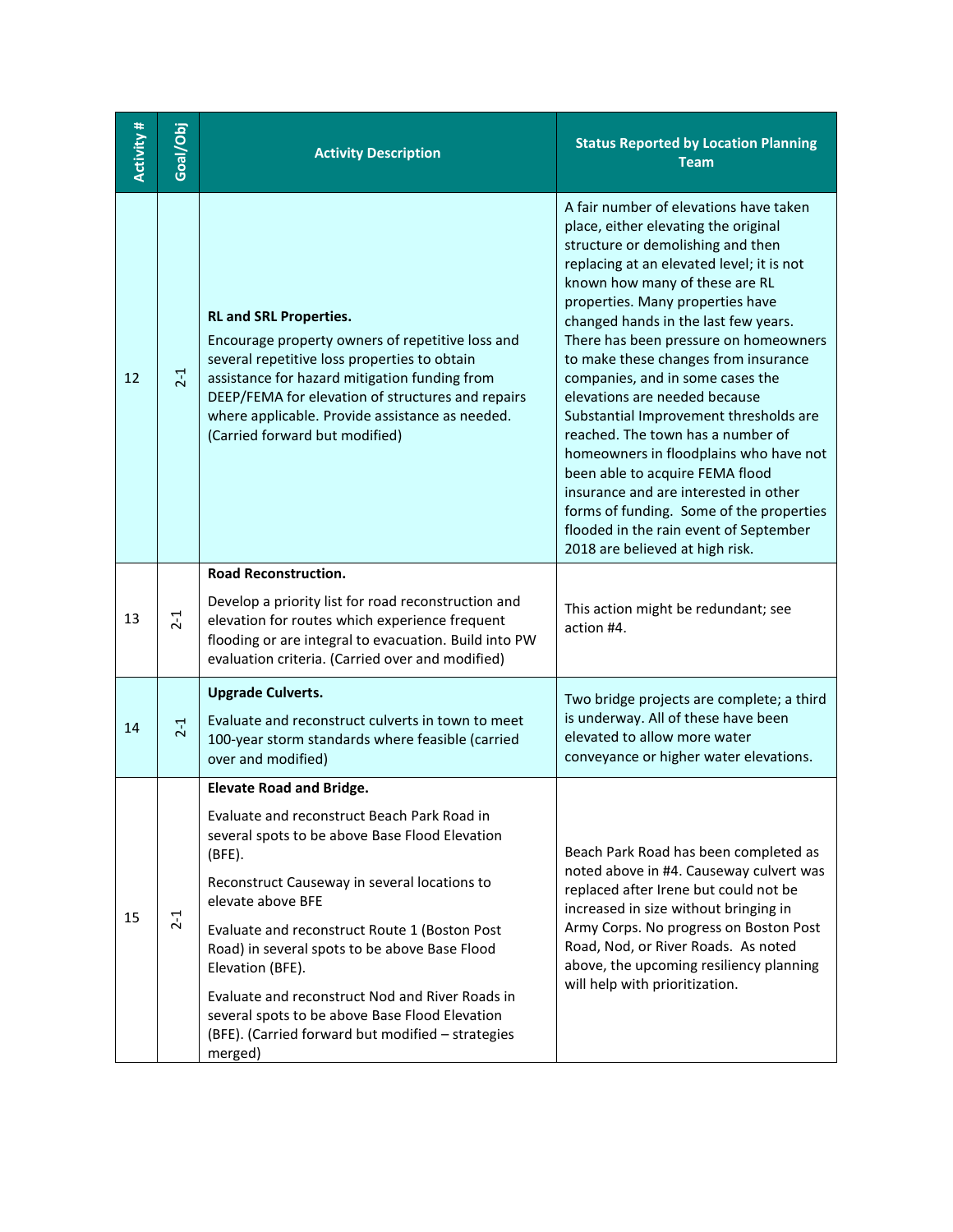| <b>Activity #</b> | Goal/Obj | <b>Activity Description</b>                                                                                                                                                                                                                                                              | <b>Status Reported by Location Planning</b><br><b>Team</b>                                                                                                                                                                             |
|-------------------|----------|------------------------------------------------------------------------------------------------------------------------------------------------------------------------------------------------------------------------------------------------------------------------------------------|----------------------------------------------------------------------------------------------------------------------------------------------------------------------------------------------------------------------------------------|
| 16                | $2-1$    | <b>Dune Restoration.</b><br>Implement dune restoration and marshland<br>protection techniques for flood storage and surge<br>protection. (Carried Over)                                                                                                                                  | No progress regarding dunes. There has<br>been some limited work behind the town<br>hall to remove Phragmites on a land trust<br>property. The future 3-town plan will<br>help to identify potential sites for further<br>restoration. |
| 17                | $3-1$    | <b>Circulate Existing Literature.</b><br>Access existing literature prepared by regional<br>groups and the chamber of commerce and FEMA<br>and display for public distribution in the Town Hall<br>and Library. (Carried Over)                                                           | There is nothing specific on the town<br>social media or website. The town<br>Facebook does not get much traffic.<br>Individual departments have more active<br>social media.                                                          |
| 18                | $3-1$    | Preparedness and Recovery Webpage.<br>Keep up-to-date Town website with NH preparedness<br>information, including hazard areas, evacuation<br>routes deemed appropriate per NH event and<br>locations of shelters. Include information about<br>recovery assistance following NH events. | See action #17.                                                                                                                                                                                                                        |

## **Open Discussion on the Town's Needs:**

- David opened the discussion by describing examples of the types of efforts where CIRCA can add value, including the seven projects in Fairfield County and New Haven County described in the presentation. He noted that critical facilities are often the easiest path to assistance, and asked about the fire station. The Town explained that the site of the greatest interest for the fire station project is in the hands of a private individual, and attendees agreed that CIRCA is not likely to add value here.
- The town hall is the cooling/warming center. There is some flood risk in the parking lot but the building has reportedly not experienced flooding. The town hall has a generator.
	- $\circ$  People mostly drive themselves to access the town hall. The fire department has vehicles that can be used to retrieve people from flooded areas if needed.
	- $\circ$  The town has not noticed much demand for the town hall and the official shelter during storms; usually people stay with relatives or in hotels.
	- $\circ$  If there is a power outage, the need for the town hall services (cooling/charging) may be higher.
	- $\circ$  The fire department and police department keep a list of vulnerable citizens so that people who are on oxygen or otherwise require power for medical equipment can be checked on during power outages. Residents can also reach out ahead of storms.
		- Eversource also has a list of people who require electricity for medical products.
	- $\circ$  The town reportedly sometimes is challenged with communication, as Everbridge participation is well below 100%.